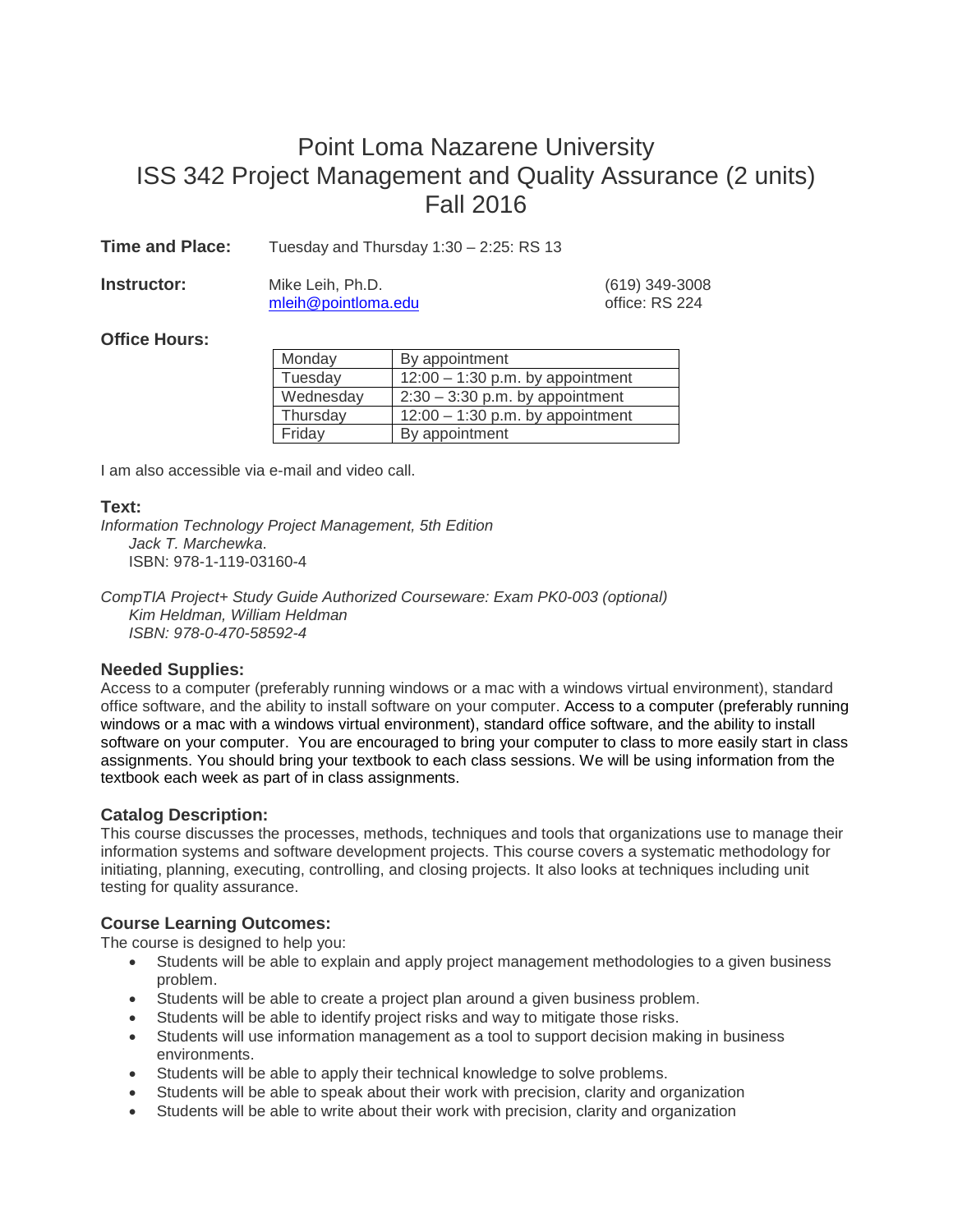- Students will collaborate effectively in teams.
- Students will be able to identify, locate, evaluate, and effectively and responsibly use and cite information for the task at hand.

#### **Course Organization:**

**Reading**: The assigned reading each week should be completed before class. Lecture, class discussion and class activities will be based on the assumption that the reading has been completed before the Tuesday class of a given week.

**Chapter Quizzes**: Quizzes are open book and will focus on having read and understood the reading assignment. Quizzes will be taken online using Canvas before class and will be available 24 hours before they are due. Each quiz will have 10 questions and students will have 10 minutes to complete the quiz. Each quiz is due before we discuss the topic in class. This is to encourage students to complete the reading prior to class discussion. Missed quizzes will receive zero points and there will be no makeup for missed quizzes.

**In Class Activities**: Each week we will have activities which will be started in class and sometime completed outside of class and due before the end of the week. These assignments will vary each week, but will include case study review and reflections, quick thinking analysis and activity reports.

**Husky Air Team Assignments:** Each chapter, teams will complete a Husky Air assignment as outlined in the textbook. Teams will consist of two to three students. Assignments will be delivered as a team and the team will generally receive a common grade for the assignment. A team participation report will be included with each assignment and the instructor may reduce points for a given team member who does not fully participate in the team assignments.

**Course Project Report:** Each student will find a real IT project at a company and report the details of that project as a term report. Drafts of the report will be due throughout the course. Details of what is required in the report drafts and the final report will be provided in class.

**Exams:** A mid-term and final exam will be given in class. The mid-term exam will cover all material covered from chapter 1 through chapter x. The final exam will cover all material throughout the course. The exams will be closed book and closed note and will include multiple choice, short answer, and problem solving questions. **If you will miss an exam for a school function, you must arrangements to take it in advance. If you ever miss an exam without giving the instructor prior notice, there is a good chance you will receive a zero unless, of course, there was clearly an emergency**

**Extra Credit:** This course will cover the majority of the knowledge domains tested on the CompTIA Project+ certification exam. Any student who takes and passes the CompTIA Project+ certification exam prior to the final day of the course (excluding the final exam day) will receive 500 extra credit points. (Students who already have a current Project+ certification, are not eligible.) The cost to take the CompTIA certification exam is \$141.00. Students must pass a practice test at least twice before attempting the certification exam and to be eligible to receive the 500 extra credit points.

#### **E-mail and Messages:**

I expect that you regularly use e-mail. I will periodically send you information and updates via e-mail and/or via canvas. In the first week of class you must activate your PLNU e-mail account if you are not currently using it. Please try to send questions about specific problems or course details to me via Canvas so that all members of the class can see the response.

#### **Activity Point Distribution:**

| <b>Activity</b>            | <b>Points</b>               | <b>Percent</b> |
|----------------------------|-----------------------------|----------------|
| <b>Reading Quizzes</b>     | 120 points (10 points each) | 12%            |
| In Class Assignments       | 140 points (10 points each) | 14%            |
| Husky Air Team Assignments | 240 points (20 points each) | 24%            |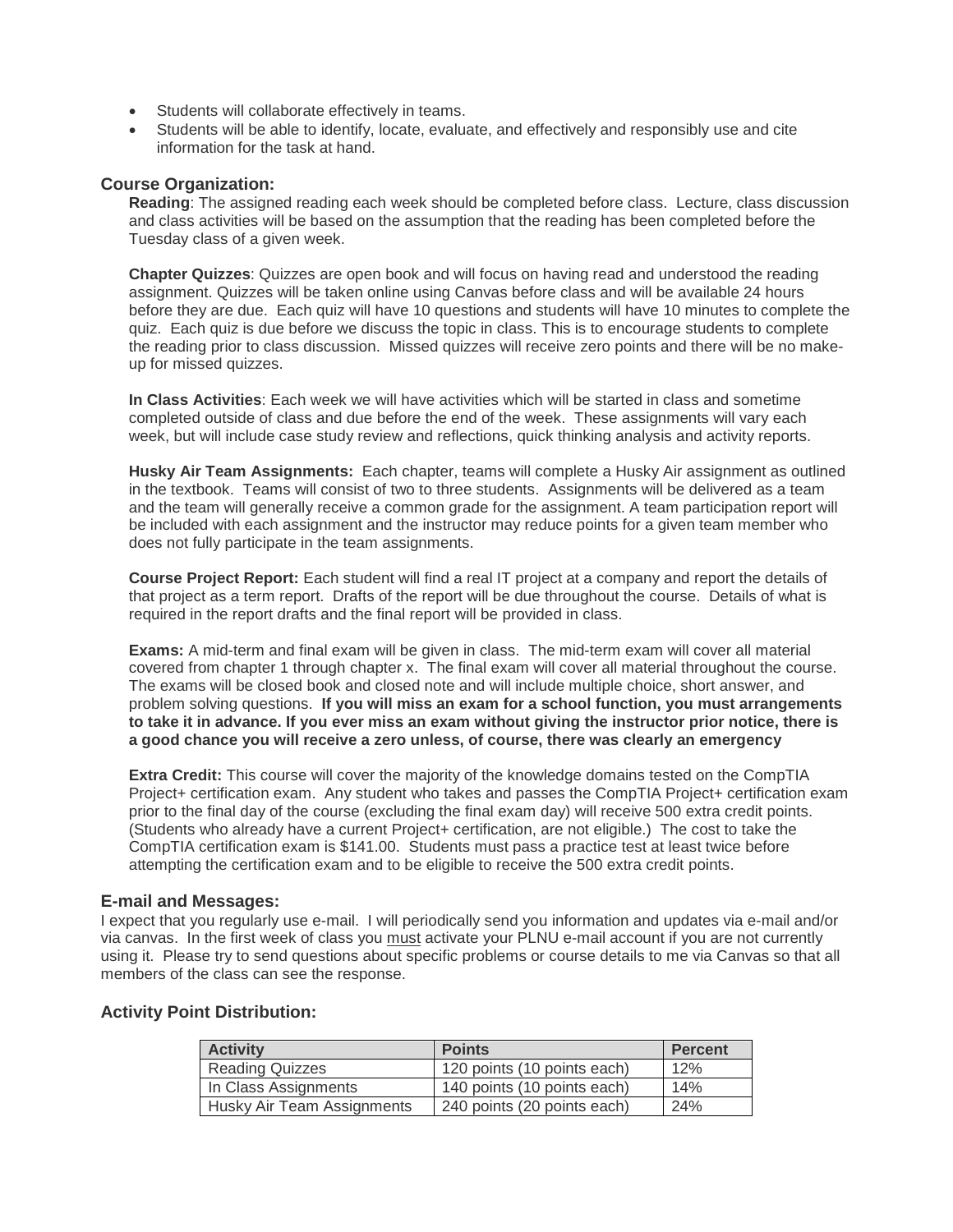| Course Project Report | 150 points  | 15%  |
|-----------------------|-------------|------|
| Mid Term              | 100 points  | 10%  |
| Final Exam            | 250 points  | 25%  |
| Total                 | 1000 points | 100% |

#### **Grading Scale:**

|  |           | в        |          | D        |
|--|-----------|----------|----------|----------|
|  |           | (87,90)  | (77, 80) | (67, 70) |
|  | [92, 100] | [82, 87] | [72, 77] | [62, 67] |
|  | [90, 92)  | [80, 82) | [70, 72] | [60, 62] |

#### **Credit Hour Information: Distribution of Student Learning Hours**

In the interest of providing sufficient time to accomplish the stated course learning outcomes, this class meets the PLNU credit hour policy for a 2 unit class delivered over 15 weeks. Specific details about how the class meets the credit hour requirements can be provided upon request. It is anticipated that you will spend a minimum of 37.5 participation hours per credit hour in your course. The estimated time expectations for this course are shown below:

| <b>Activity</b>              | <b>Hours</b> |
|------------------------------|--------------|
| Reading and Online Quizzes   | 24           |
| In-Class Meetings and Exams  | 30           |
| In-Class Activities          | 15           |
| Husky Air Assignments        | 24           |
| <b>Course Project Report</b> | 15           |
| <b>Exams Preparation</b>     | 5            |
| TOTAL                        |              |

#### **Late Homework/Classwork:**

Reading Quizzes are not accepted late. If you fail to take the reading quiz before the due date/time, you will receive a zero for the quiz. Other assignments can be submitted late but will receive a 10% point deduction for each day late (24 hour period after the due date/time). Late assignments will not be accepted more than five days late. No assignment will be accepted after the last day of the semester (not counting final exams week).

#### **University Mission:**

Point Loma Nazarene University exists to provide higher education in a vital Christian community where minds are engaged and challenged, character is modeled and formed, and service becomes an expression of faith. Being of Wesleyan heritage, we aspire to be a learning community where grace is foundational, truth is pursued, and holiness is a way of life.

#### **Department Mission:**

The Mathematical, Information, and Computer Sciences department at Point Loma Nazarene University is committed to maintaining a curriculum that provides its students with the tools to be productive, the passion to continue learning, and Christian perspectives to provide a basis for making sound value judgments.

#### **Attendance:**

Attendance is expected at each class session. In the event of an absence you are responsible for the material covered in class and the assignments given that day. Regular and punctual attendance at all classes in which a student is registered is considered essential to optimum academic achievement. Therefore, regular attendance and participation in each course are minimal requirements to be met. There are no allowed or excused absences except as approved in writing by the Provost for specific students participating in certain university-sanctioned activities. Excused absences still count toward the 10%-20%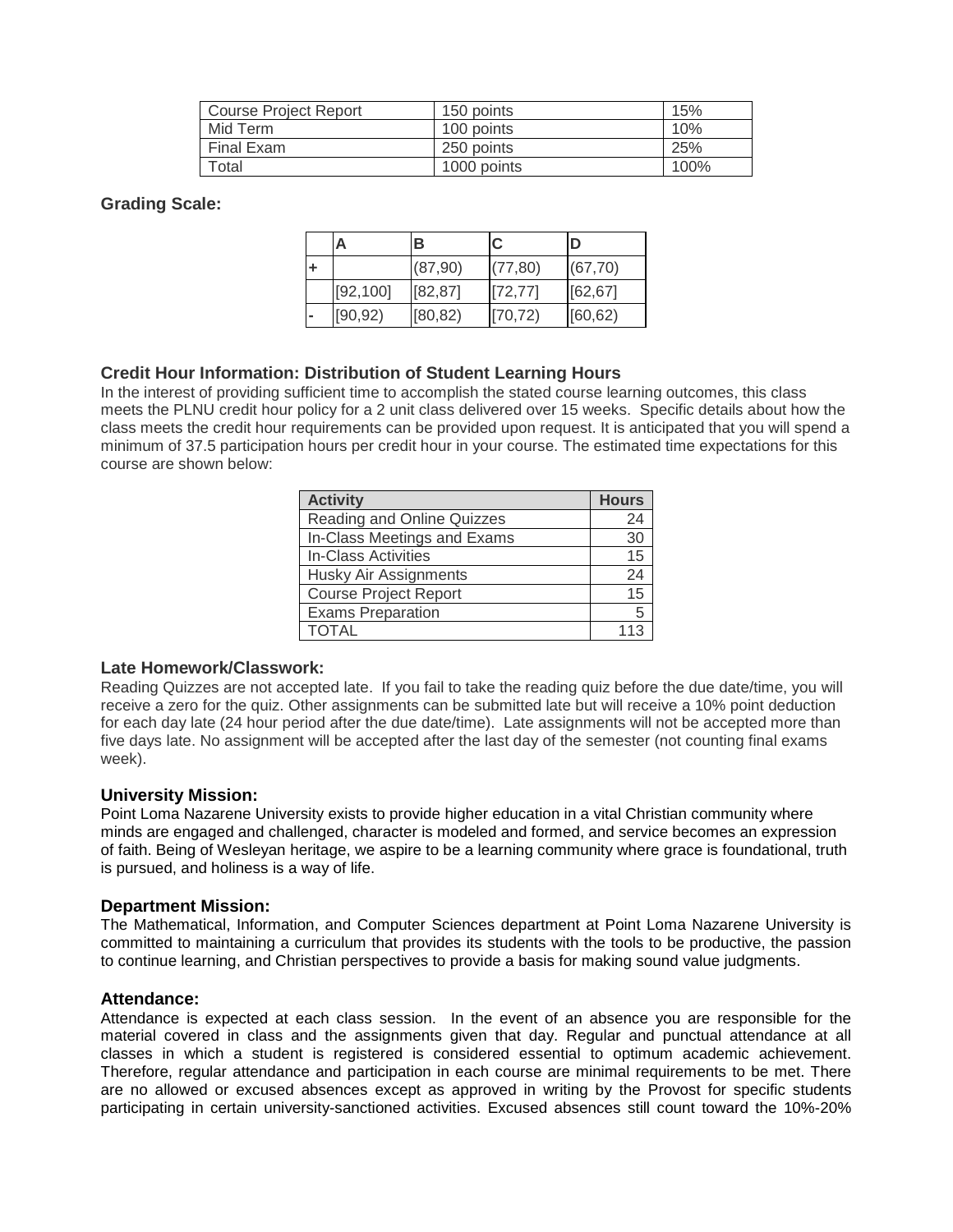limits, but allow students to make up work, quizzes, or tests missed as a result of a university-sanctioned activity. Activities of a unique nature, such as labs or other activities identified clearly on the syllabus, cannot be made up except in rare instances when instructors have given advanced, written approval for doing so.

Whenever the number of accumulated absences in a class, for any cause, exceeds ten (10) percent of the total number of class meetings, the faculty member should send an e-mail to the student and the Vice Provost for Academic Administration (VPAA) warning of attendance jeopardy. If more than twenty (20) percent of the total number of class meetings is reported as missed, the faculty member or VPAA may initiate the student's de-enrollment from the course without further advanced notice to the student. If the date of de-enrollment is past the last date to withdraw from a class, the student will be assigned a grade of W or WF consistent with university policy in the Grading section of the catalog. There are no refunds for courses where a de-enrollment was processed. For more details see the PLNU catalog:

[http://catalog.pointloma.edu/content.php?catoid=18&navoid=1278#Class\\_Attendance](http://catalog.pointloma.edu/content.php?catoid=18&navoid=1278#Class_Attendance)

#### **Class Enrollment:**

It is the student's responsibility to maintain his/her class schedule. Should the need arise to drop this course (personal emergencies, poor performance, etc.), the student has the responsibility to follow through (provided the drop date meets the stated calendar deadline established by the university), not the instructor. Simply ceasing to attend this course or failing to follow through to arrange for a change of registration (drop/add) may easily result in a grade of F on the official transcript.

#### **Academic Accommodations:**

While all students are expected to meet the minimum academic standards for completion of their courses as established by the instructors, students with special needs may require academic accommodations. At Point Loma Nazarene University, students requesting academic accommodations must file documentation with the Disability Resource Center (DRC), located in the Bond Academic Center. Students can also reach the Disability Resource Center by phone at 619-849-2486 or by e-mail at [DRC@pointloma.edu.](mailto:DRC@pointloma.edu) Once the student files documentation, the Disability Resource Center contacts the student's instructors and provides written recommendations for reasonable and appropriate accommodations to meet the individual needs of the student. This policy assists the university in its commitment to full compliance with Section 504 of the Rehabilitation Act of 1973, the Americans with Disabilities (ADA) Act of 1990, and ADA Amendments Act of 2008, all of which prohibit discrimination against students with special needs and guarantees all qualified students equal access to the benefits of PLNU programs and activities. For more details see the PLNU catalog:

[http://catalog.pointloma.edu/content.php?catoid=18&navoid=1278#Academic\\_Accommodations](http://catalog.pointloma.edu/content.php?catoid=18&navoid=1278#Academic_Accommodations) 

Students with learning disabilities who may need accommodations should discuss options with the instructor during the first two weeks of class.

#### **Academic Honesty:**

The Point Loma Nazarene University community holds the highest standards of honesty and integrity in all aspects of university life. Any violation of the university's commitment is a serious affront to the very nature of Point Loma's mission and purpose. Violations of academic honesty include cheating, plagiarism, falsification, aiding academic dishonesty, and malicious interference. The details of PLNU's meaning of each of these words can be found in the PLNU catalog at:

[http://catalog.pointloma.edu/content.php?catoid=18&navoid=1278#Academic\\_Honesty](http://catalog.pointloma.edu/content.php?catoid=18&navoid=1278#Academic_Honesty)

A student remains responsible for the academic honesty of work submitted in PLNU courses and the consequences of academic dishonesty beyond receipt of the final grade in the class and beyond the awarding of the diploma. Ignorance of these catalog policies will not be considered a valid excuse or defense. Students may not withdraw from a course as a response to a consequence.

A student who is caught cheating on any item of work will receive a zero on that item and may receive an "F" for the semester. See the PLNU Catalog for a further explanation of the PLNU procedures for academic dishonesty [\(http://catalog.pointloma.edu/content.php?catoid=18&navoid=1278#Academic\\_Honesty\)](http://catalog.pointloma.edu/content.php?catoid=18&navoid=1278#Academic_Honesty).

### **Copyright Protected Materials:**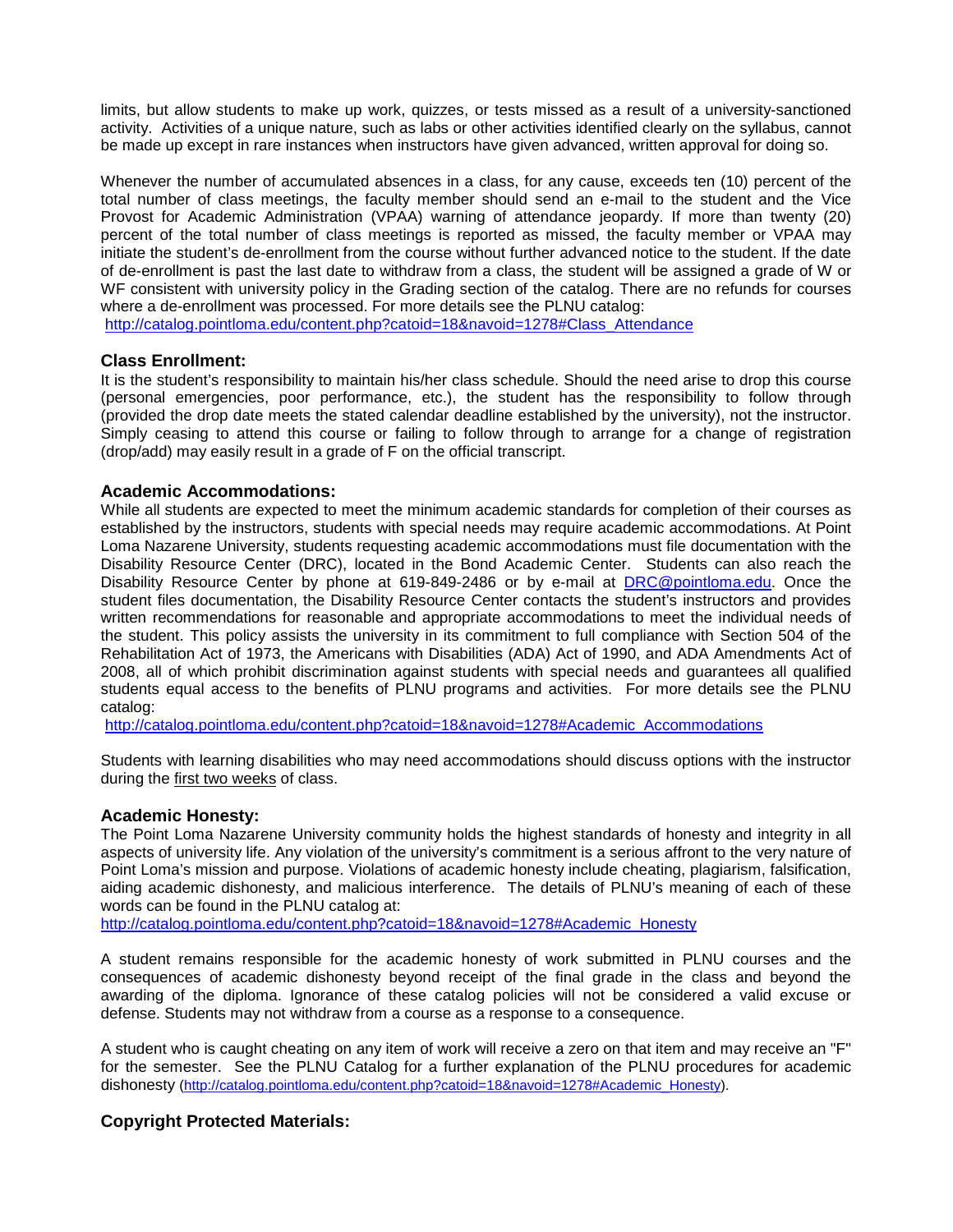Point Loma Nazarene University, as a non-profit educational institution, is entitled by law to use materials protected by the US Copyright Act for classroom education. Any use of those materials outside the class may violate the law.